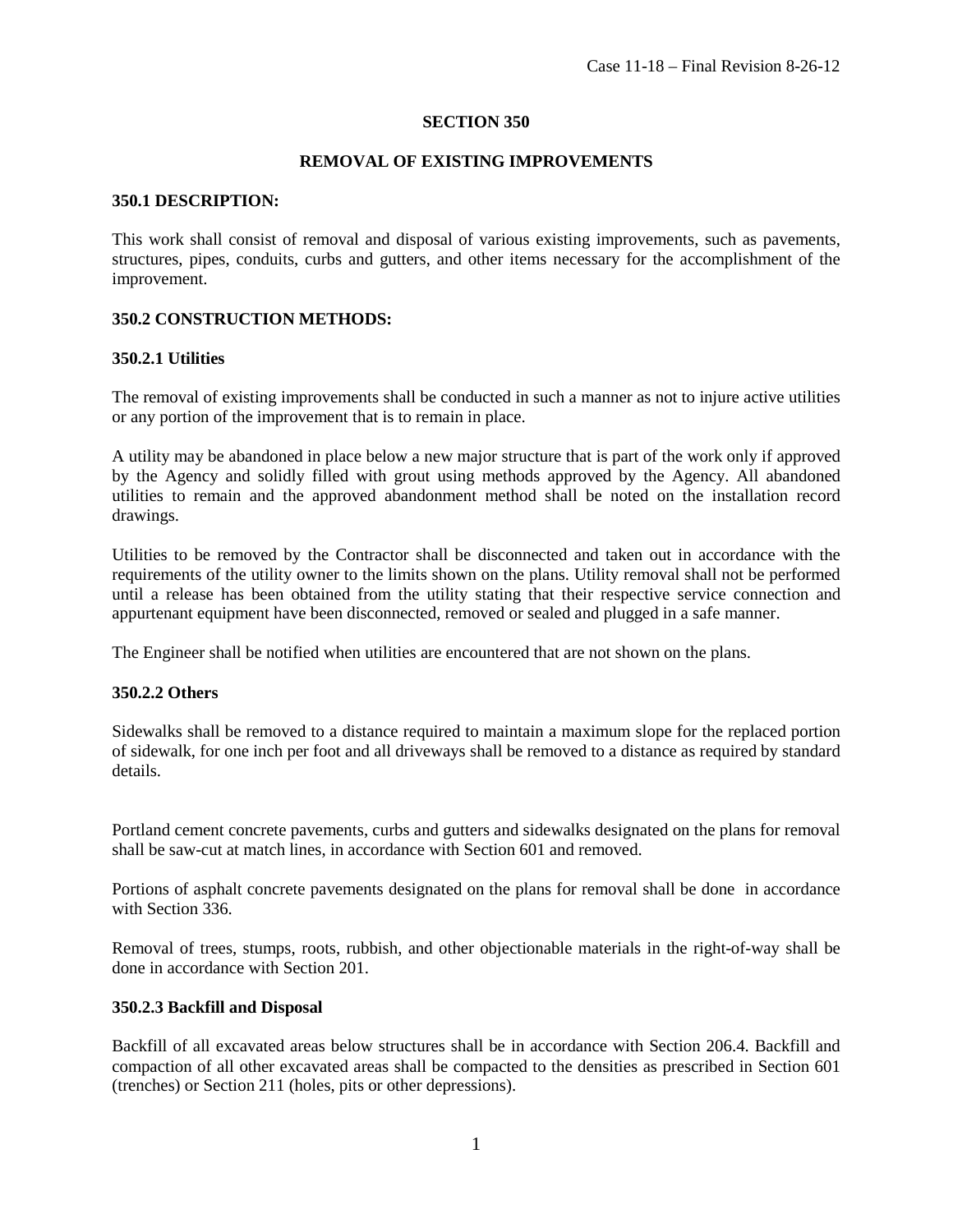All surplus materials shall be immediately hauled from the jobsite and disposed of in accordance with Section 205.6.

## **350.3 MISCELLANEOUS REMOVAL AND OTHER WORK:**

This work shall include, but not be limited to the following, where called for on the plans:

- (A) Relocate existing fence and gate.
- (B) Remove and reset mail boxes.
- (C) Remove signs and bases in right-of-way.
- (D) Remove planter boxes, block walls, concrete walls, footings, headwalls, irrigation structures, and storm water inlets.
- (E) Install plugs for pipes and remove existing plugs as necessary for new construction.
- (F) Remove wooden and concrete bridges.
- (G) Remove median island slabs.
- (H) Remove pavements and aggregate base where called for outside the roadway prism.

## **350.4 PAYMENT:**

Payment for removals will be made at the unit proposal price, which price shall be full compensation for the item complete, as described herein or on the plans.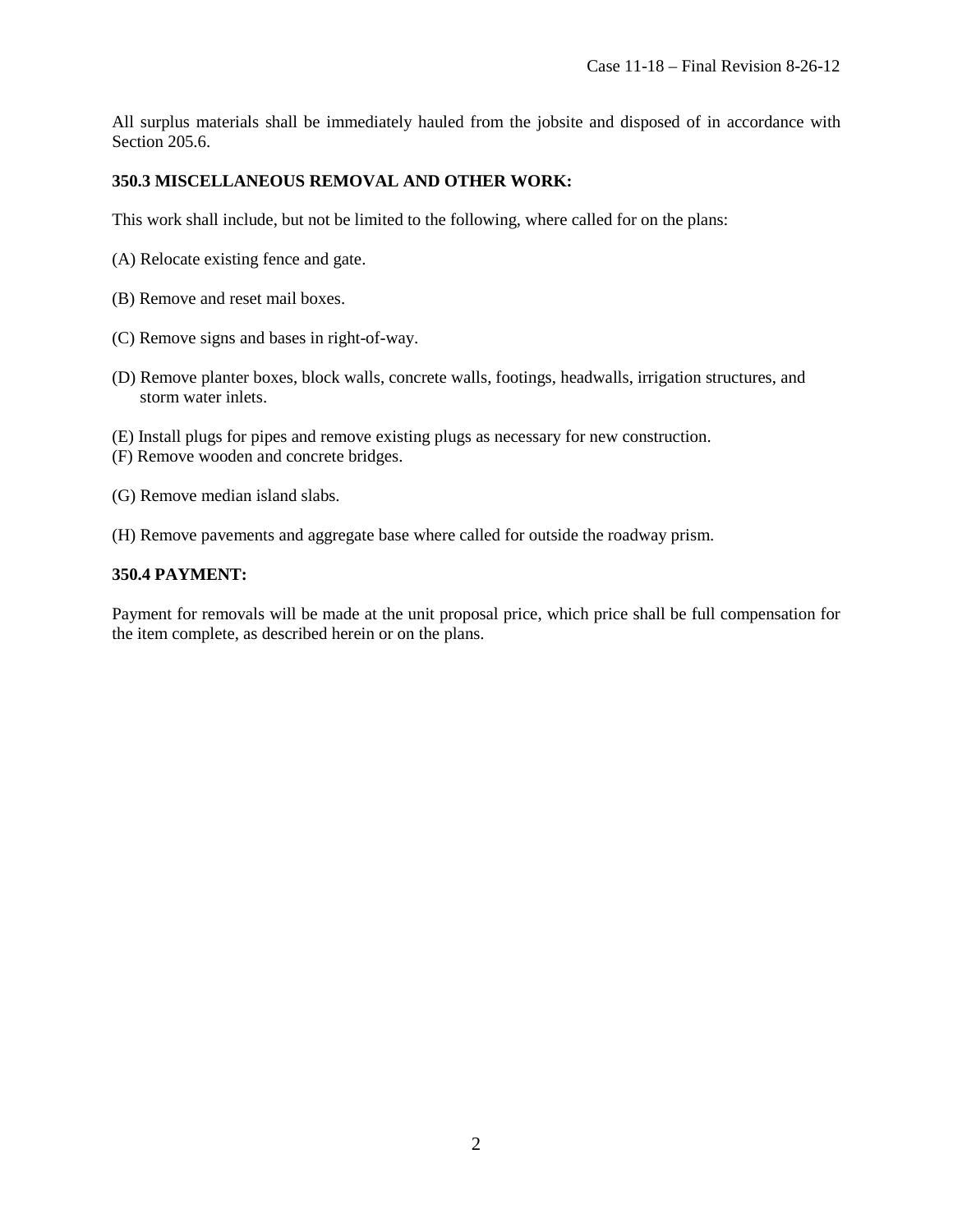### **SECTION 350**

### **REMOVAL OF EXISTING IMPROVEMENTS**

#### **350.1 DESCRIPTION:**

This work shall consist of removal and disposal of various existing improvements, such as pavements, structures, pipes, conduits, curbs and gutters, and other items necessary for the accomplishment of the improvement.

### **350.2 CONSTRUCTION METHODS:**

### **350.2.1 Utilities**

The removal of existing improvements shall be conducted in such a manner as not to injure active utilities or any portion of the improvement that is to remain in place. See Section 107.

A utility may be abandoned in place below a new major structure that is part of the work only if approved by the Agency and solidly filled with grout using methods approved by the Agency. All abandoned utilities to remain and the approved abandonment method shall be noted on the installation record drawings.

Utilities to be removed by the Contractor shall be disconnected and taken out in accordance with the requirements of the utility owner to the limits shown on the plans. Utility removal shall not be performed until a release has been obtained from the utility stating that their respective service connection and appurtenant equipment have been disconnected, removed or sealed and plugged in a safe manner.

The Engineer shall be notified when utilities are encountered that are not shown on the plans.

## **350.2.2 Others**

Sidewalks shall be removed to a distance required to maintain a maximum slope for the replaced portion of sidewalk, for one inch per foot and all driveways shall be removed to a distance as required by standard details.

Existing concrete driveway curbs and gutters shall be removed to the right-of-way line- and the new end of curb faced.

Portland cement concrete pavements, curbs and gutters and sidewalks designated on the plans for removal shall be saw-cut at match lines, in accordance with Section 601 and removed.

Portions of asphalt Asphalt concrete pavements designated on the plans for removal shall be done eut in accordance with Section 336.

Removal of trees, stumps, roots, rubbish, and other objectionable materials in the right-of-way shall be done in accordance with Section 201.